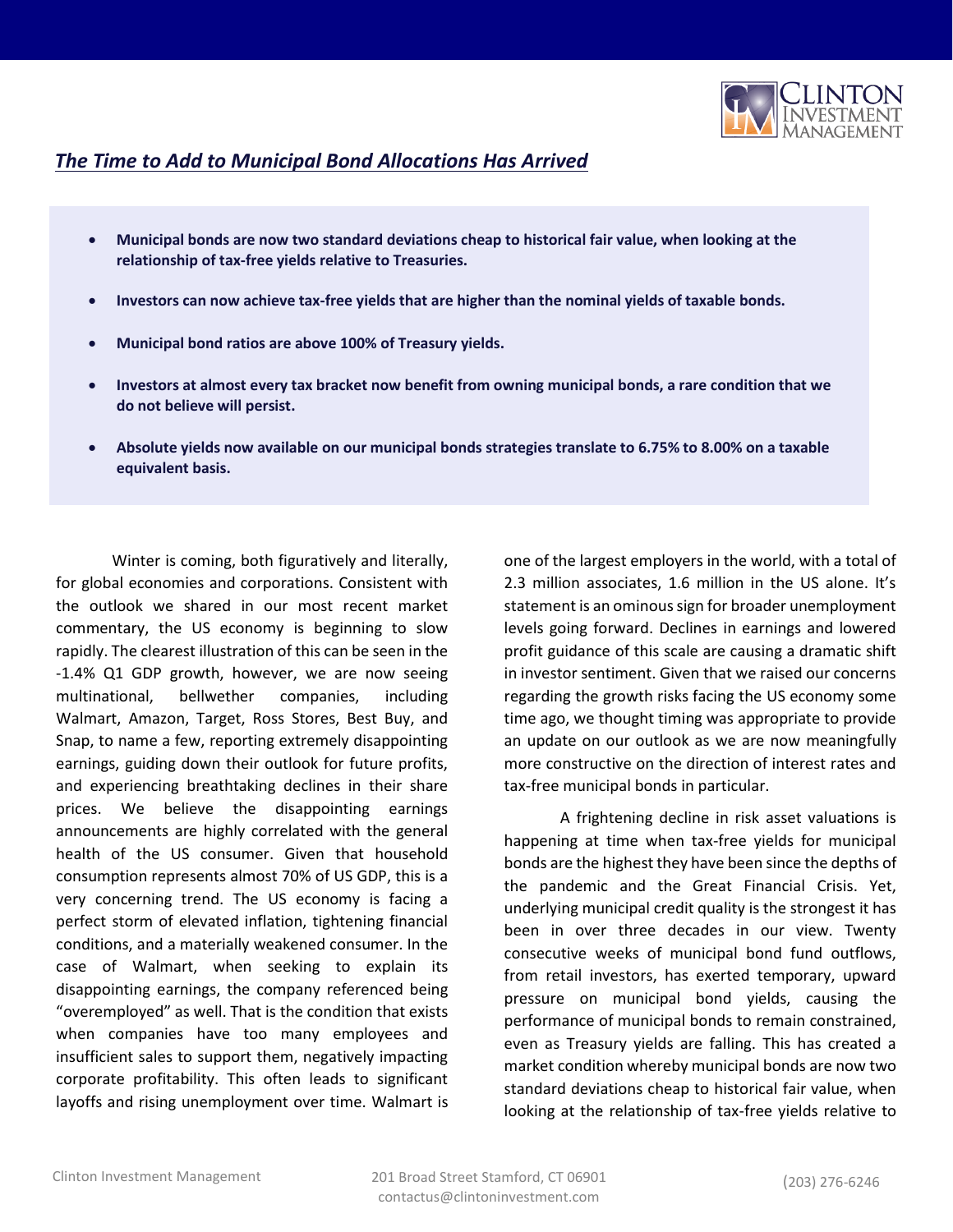Treasuries. Investors can now achieve tax-free yields that are higher than the nominal yields of taxable bonds. When municipal bond ratios are above 100% of Treasury yields, as they are now, this condition has historically represented an excellent entry point for investors as this relationship implies there is little to no value in the taxexemption of municipal bonds. Yet, investors at almost every tax bracket now benefit from owning municipal bonds, a rare condition that we do not believe will persist. As our clients and advisors are aware, during the first four months of the year, we were cautious in committing new cash to the municipal bond market, given the unrelenting rise in rates. We have pivoted meaningfully, over the last few weeks, as recent economic data support our view that inflation and the US economy are beginning to slow meaningfully. As a result, we are much more constructive on the outlook for fixed income more broadly and municipal bonds in particular. Absolute yields now available on our municipal bonds strategies translate to 6.75% to 8.00% on a taxable equivalent basis, for those in the highest tax bracket. While these yields are dependent on market conditions and can change quickly, we believe the current level of yields are extremely compelling, offering investors substantial compensation for the very low default risk associated with municipal bonds. Considering the low expected returns for risk assets over the next five to ten years, we believe municipal bonds will continue to provide safety and compelling returns over that period.

As we look out over the remainder of the year and into 2023, economic uncertainty is clearly rising while economic growth is materially slowing. The Fed has only just begun raising rates and is set to begin reducing its balance sheet next month through quantitative tightening. Asia and Europe are slowing, and multinational corporations are feeling the pain of the weakened consumer, as evidenced by the recent alarming earnings announcements and corresponding share price declines. Wealth destruction of this nature is going to have significant impact on consumer demand and that is by the Fed's design. We see no reason why this trend will not continue until the economy is in recession or the Fed pauses whichever comes first. Given that CPI is a backward-looking indicator, we believe a recession will likely arrive first as the Fed has never reduced inflation by more than 2.9% without causing a recession. As such, we believe the time has come for investors to prepare for the eventuality of a US recession. With that in mind, investors should begin to materially add to their municipal bond allocations. Municipal bonds are an extremely safe store of value and perform quite well during periods of economic deceleration. Investors with high allocations to cash yielding close to 0%, or risk allocations which need to be modified for the new economic reality, will benefit from the attractive tax-free municipal bonds now offer.